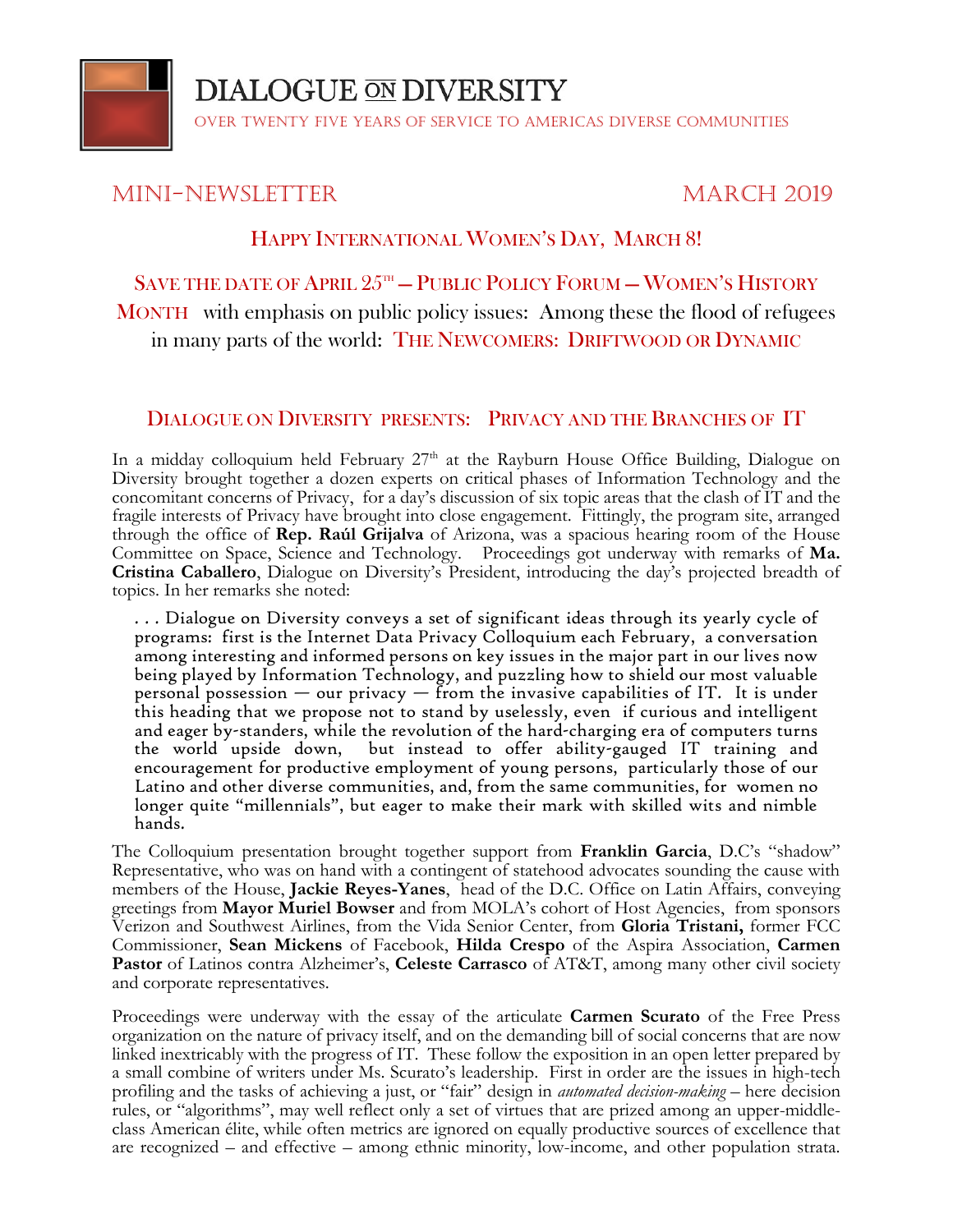Another source of concern: sophisticated and potentially intrusive surveillance apparatus must not be allowed free rein contrary to privacy and liberty interests, especially when scrutiny is disproportionately targeted on minority communities. Next: persons must be secure from personal data gathering, by private-sector or public agencies, in the character of data swept up on individuals, and persons must have a practical and easy means of correcting inaccurate (or perhaps simply objectionable) elements netted in the data catch. **Travis Hall** of the National Telecommunications and Information Administration at the DOC, in a broad discussion of the recently revived national concerns over privacy, noted the beginnings of a serious drive in the Congress, and, very important, in a number of State legislatures, seeking to hammer out general privacy protection statutes. One of the sensitive questions is whether any federal statute may be permitted to contain various lax privacy protections that will forcefully preempt any State attempts to enact tougher data collection restraints.

As a very special highlight of the day the INTERNET DATA PRIVACY AWARD 2019 was presented to **Ms. Benda Leong** of the Future of Privacy organization. In presenting the Award trophy Ms. Caballero noted that the day's recognition at once honors the generosity and technical know-how of the expert staff of FPF, among whom none excel Ms. Leong in diligence and skill in the sciences of Information Technology and in analysis of the key value of Privacy, Ms. Leong having very boldly and generously mobilized the intellectual strength of the Future of Privacy Forum for the benefit of a broad public audience. The Award Citation singles out "**the Corps of Expert Colleagues, whose Intellect and Resolve Bring the Power of Information** Technology to the Cause of a Fair and Decent Society."

Main Midday session speaker was the Brookings Institution's **Nicol Turner-Lee**, who through her career has made numerous presentations at Dialogue on Diversity events. She made reference in the present Colloquium appearance to passages from a book she is preparing, focusing on the theme of technology as a dominant instrument in the achievement of Social Justice, seen principally as the due empowerment of minority communities to stand within a general population exhibiting a much enhanced degree of economic equality. The advent of 5G technologies, for example is viewed as a means of effectively delivering opportunities at a higher order of magnitude feasibly into the hands of low-income and socially marginalized communities in the midst of a general prosperity.

**Dr. Adrian Gropper**, a frequent Dialogue on Diversity speaker, offered a rapid run-through of a catalogue of privacy threats, and the bill of popularly suggested remedies, most of which, he shrewdly pointed out, are apt only to make existing dangers more acute. The lesson: look over proposed remedies with a sharp eye and sharper wit, shun the obvious remedies, and plump for plans with good law, good economics, and as often as not little initial popular support.

**Sally Greenberg,** Executive Director National Consumers League and a legal expert on commercial use of the internet, with well over a score of years on the battle lines in courts and commissions around the country in defense of the interests of buyers by internet, reviewed the current hot spots in the dangerous practices rampant in the world of commerce and the data collection and brokering that goes on as a ubiquitous by-product of internet sales, again sketching the outlines of sensible schemes of regulation calculated to balk the out-of-bounds conduct that has often characterized these industries.

The provocative claims of governments around the world, the U.S. intelligence agencies among these, have spawned an industry of legal learning to limit the reach of surveillance of various species, and at once to design encryption and other devices to insulate, to the extent feasible, the effects and speech and whereabouts of ordinary persons from the often alarmingly efficient observational capacities of governments world-wide. **Brenda Leong** of FPF, the day's Award honoree, and **Mana Azarmi** of the Technology Security Project, CDT, discussed many of the cutting edge legal and technical aspects of these questions. Ms. Azarmi has a recent article worth perusing with care: the building of a "Smart Wall" (high-tech surveillance devices) in place of the monumental one proposed by the Administration, is not "smart" but is an invitation to undue intrusion on persons near the national borders and in a margin of territory 100 miles inland, where some200 million persons reside – and, it